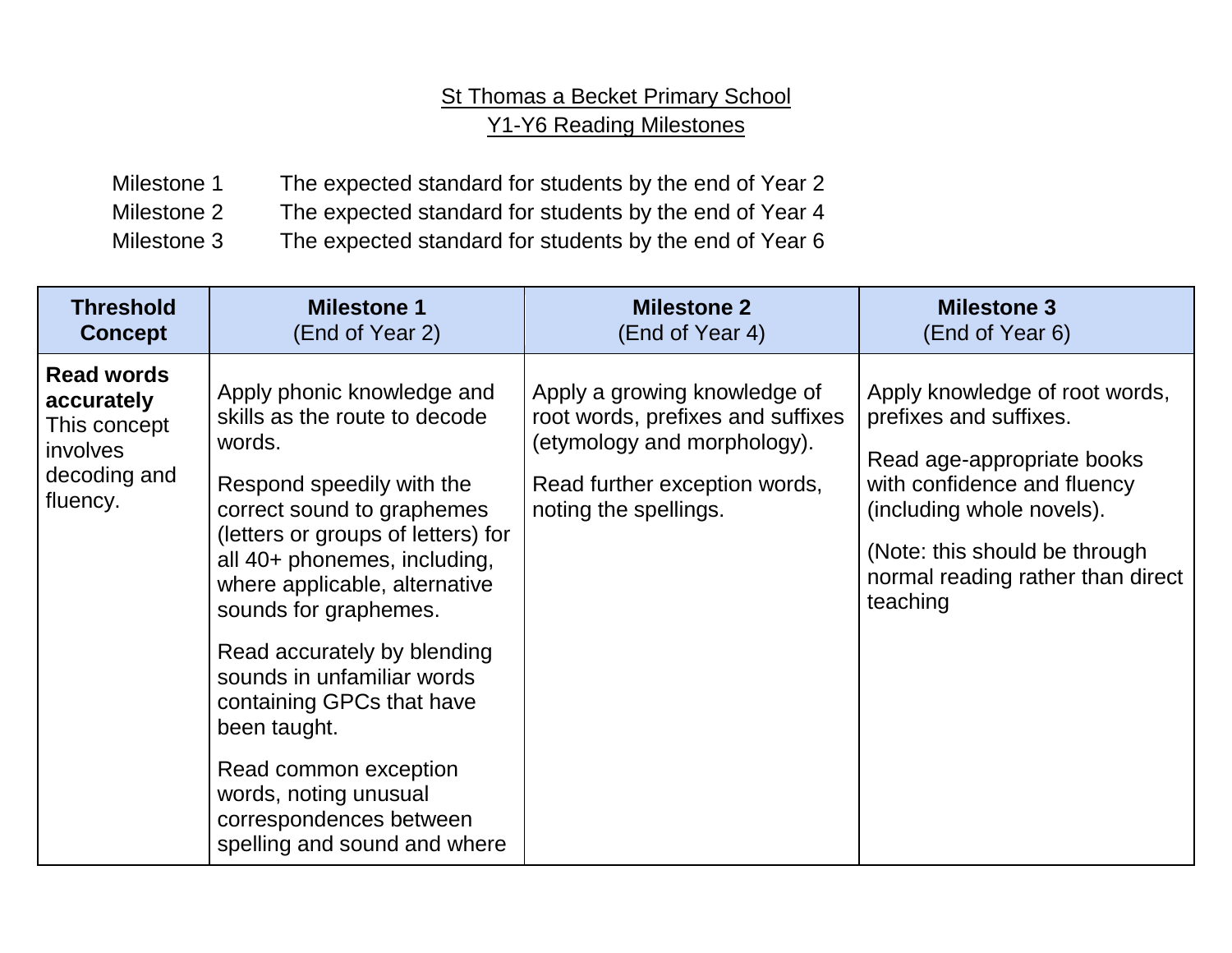these occur in the word.

Read words containing taught GPCs and –s, –es, –ing, –ed, –er and –est endings.

Read other words of more than one syllable that contain taught GPCs.

Read words with contractions (for example, I'm, I'll, we'll) and understand that the apostrophe represents the omitted letter(s).

Read aloud accurately books that are consistent with phonic knowledge and that do not require other strategies to work out words.

Re-read these books to build up fluency and confidence in word reading.

Read accurately by blending the sounds in words that contain the graphemes taught so far, especially recognising alternative sounds for graphemes.

Read accurately words of two or more syllables that contain the same graphemes as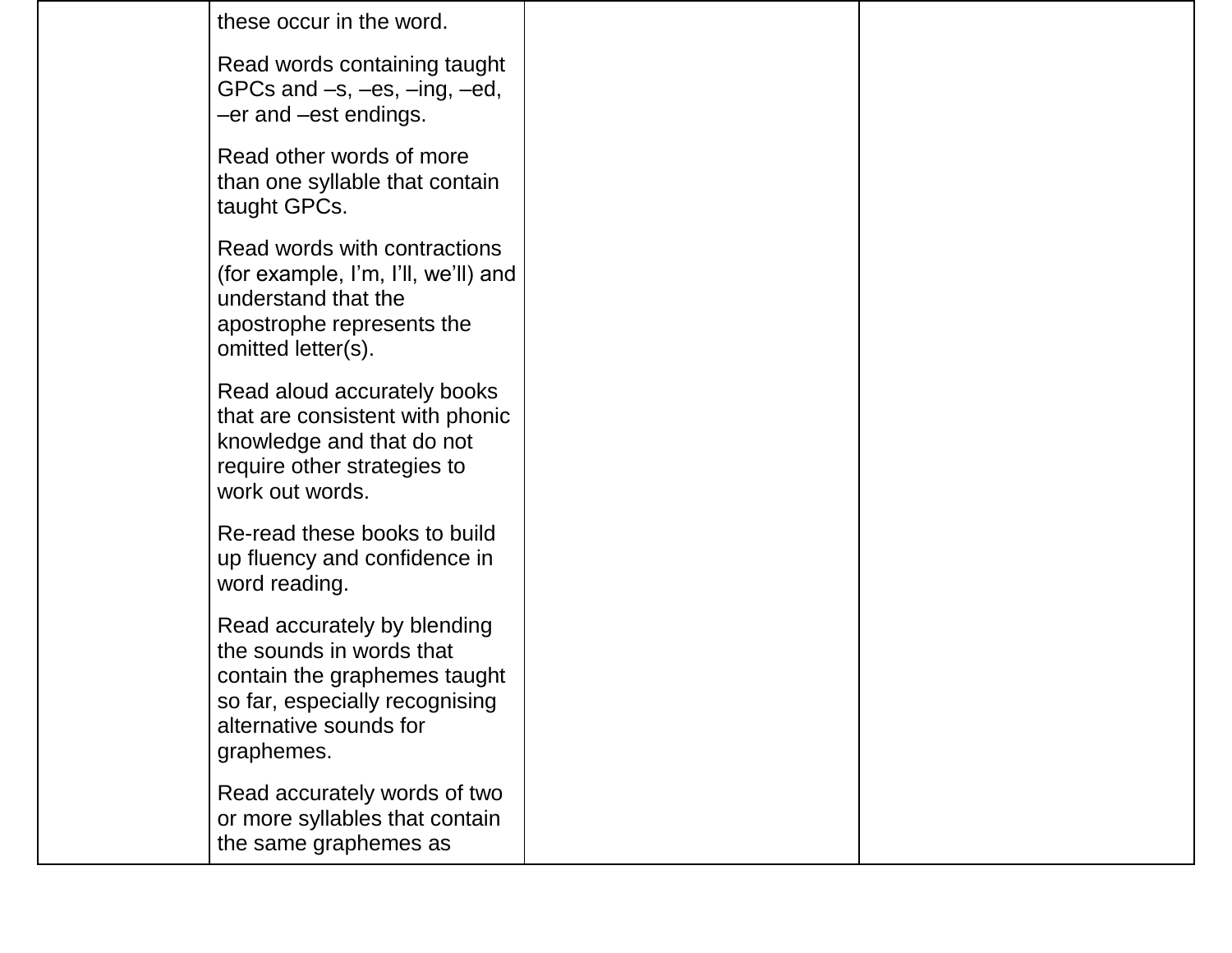|                                                                                                                                        | above.<br>Read words containing<br>common suffixes.<br>Read most words quickly and<br>accurately, without overt<br>sounding and blending, when<br>they have been frequently<br>encountered.<br>Read aloud books closely               |                                                                                                                                                                                                                                                                                       |                                                                                                                                                                                                                                                                                |
|----------------------------------------------------------------------------------------------------------------------------------------|---------------------------------------------------------------------------------------------------------------------------------------------------------------------------------------------------------------------------------------|---------------------------------------------------------------------------------------------------------------------------------------------------------------------------------------------------------------------------------------------------------------------------------------|--------------------------------------------------------------------------------------------------------------------------------------------------------------------------------------------------------------------------------------------------------------------------------|
|                                                                                                                                        | matched to their improving<br>phonic knowledge, sounding<br>out unfamiliar words<br>accurately, automatically and<br>without undue hesitation.<br>Re-read books to build up<br>fluency and confidence in word<br>reading.             |                                                                                                                                                                                                                                                                                       |                                                                                                                                                                                                                                                                                |
| <b>Understand</b><br>texts<br>This concept<br>involves<br>understanding<br>both the literal<br>and more<br>subtle nuances<br>of texts. | Discuss events.<br>Predict events.<br>Link reading to own<br>experiences and other books.<br>Join in with stories or poems.<br>Check that reading makes<br>sense and self-correct.<br>Infer what characters are like<br>from actions. | Draw inferences from reading.<br>Predict from details stated and<br>implied.<br>Recall and summarise main<br>ideas.<br>Discuss words and phrases that<br>capture the imagination.<br>Retrieve and record information<br>from non-fiction, using titles,<br>headings, sub-headings and | Recommend books to peers,<br>giving reasons for choices.<br>Identify and discuss themes and<br>conventions in and across a<br>wide range of writing<br>Make comparisons within and<br>across books.<br>Learn a wide range of poetry by<br>heart.<br>Prepare poems and plays to |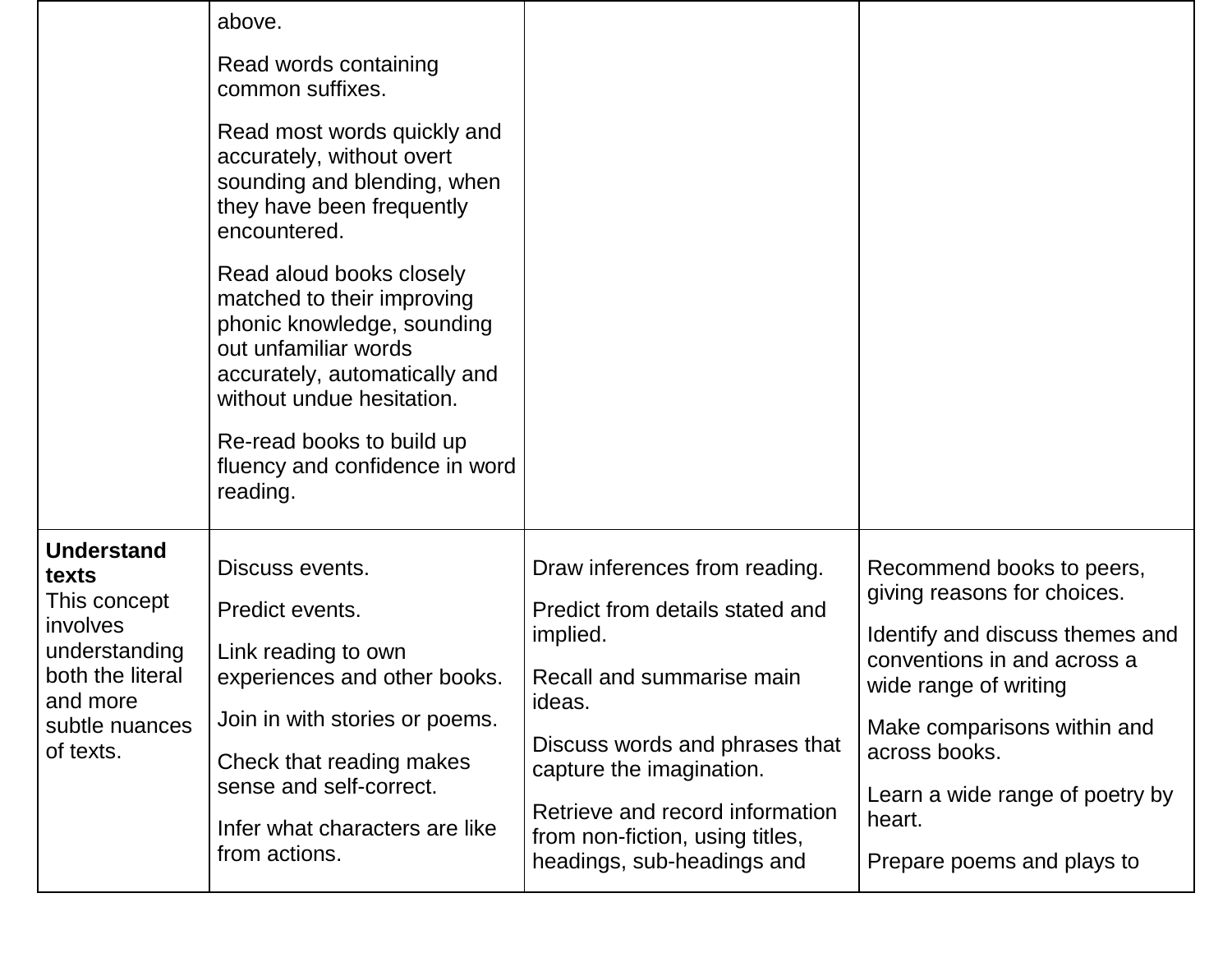|  | Ask and answer questions<br>about texts.                                                                                                              | indexes.                                                                                                                                              | read aloud and to perform,<br>showing understanding through                                                                                                                                                    |
|--|-------------------------------------------------------------------------------------------------------------------------------------------------------|-------------------------------------------------------------------------------------------------------------------------------------------------------|----------------------------------------------------------------------------------------------------------------------------------------------------------------------------------------------------------------|
|  | Discuss favourite words and<br>phrases.                                                                                                               | Prepare poems and plays to<br>read aloud with expression,<br>volume, tone and intonation.                                                             | intonation, tone and volume so<br>that the meaning is clear to an<br>audience.                                                                                                                                 |
|  | Listen to and discuss a wide<br>range of texts.                                                                                                       | Identify recurring themes and<br>elements of different stories (e.g.<br>good triumphing over evil).                                                   | Check that the book makes<br>sense, discussing understanding                                                                                                                                                   |
|  | Recognise and join in with<br>(including role-play) recurring<br>language.                                                                            | Recognise some different forms<br>of poetry.                                                                                                          | and exploring the meaning of<br>words in context.<br>Ask questions to improve                                                                                                                                  |
|  | <b>Explain and discuss</b>                                                                                                                            | <b>Explain and discuss</b>                                                                                                                            | understanding.                                                                                                                                                                                                 |
|  | understanding of texts.<br>Discuss the significance of the<br>title and events.<br>Make inferences on the basis<br>of what is being said and<br>done. | understanding of reading,<br>maintaining focus on the topic.                                                                                          | Draw inferences such as<br>inferring characters' feelings,<br>thoughts and motives from their<br>actions, and justifying inferences<br>with evidence.                                                          |
|  |                                                                                                                                                       | Draw inferences such as<br>inferring characters' feelings,<br>thoughts and motives from their<br>actions, and justifying inferences<br>with evidence. |                                                                                                                                                                                                                |
|  |                                                                                                                                                       |                                                                                                                                                       | Predict what might happen from<br>details stated and implied.                                                                                                                                                  |
|  |                                                                                                                                                       | Predict what might happen from<br>details stated and implied.                                                                                         | Summarise the main ideas<br>drawn from more than one<br>paragraph, identifying key details<br>that support the main ideas.                                                                                     |
|  |                                                                                                                                                       | Identify main ideas drawn from<br>more than one paragraph and<br>summarise these.                                                                     |                                                                                                                                                                                                                |
|  |                                                                                                                                                       |                                                                                                                                                       | Identify how language, structure<br>and presentation contribute to<br>meaning.<br>Discuss and evaluate how<br>authors use language, including<br>figurative language, considering<br>the impact on the reader. |
|  |                                                                                                                                                       | Identify how language, structure<br>and presentation contribute to                                                                                    |                                                                                                                                                                                                                |
|  |                                                                                                                                                       | meaning.<br>Ask questions to improve<br>understanding of a text.                                                                                      |                                                                                                                                                                                                                |